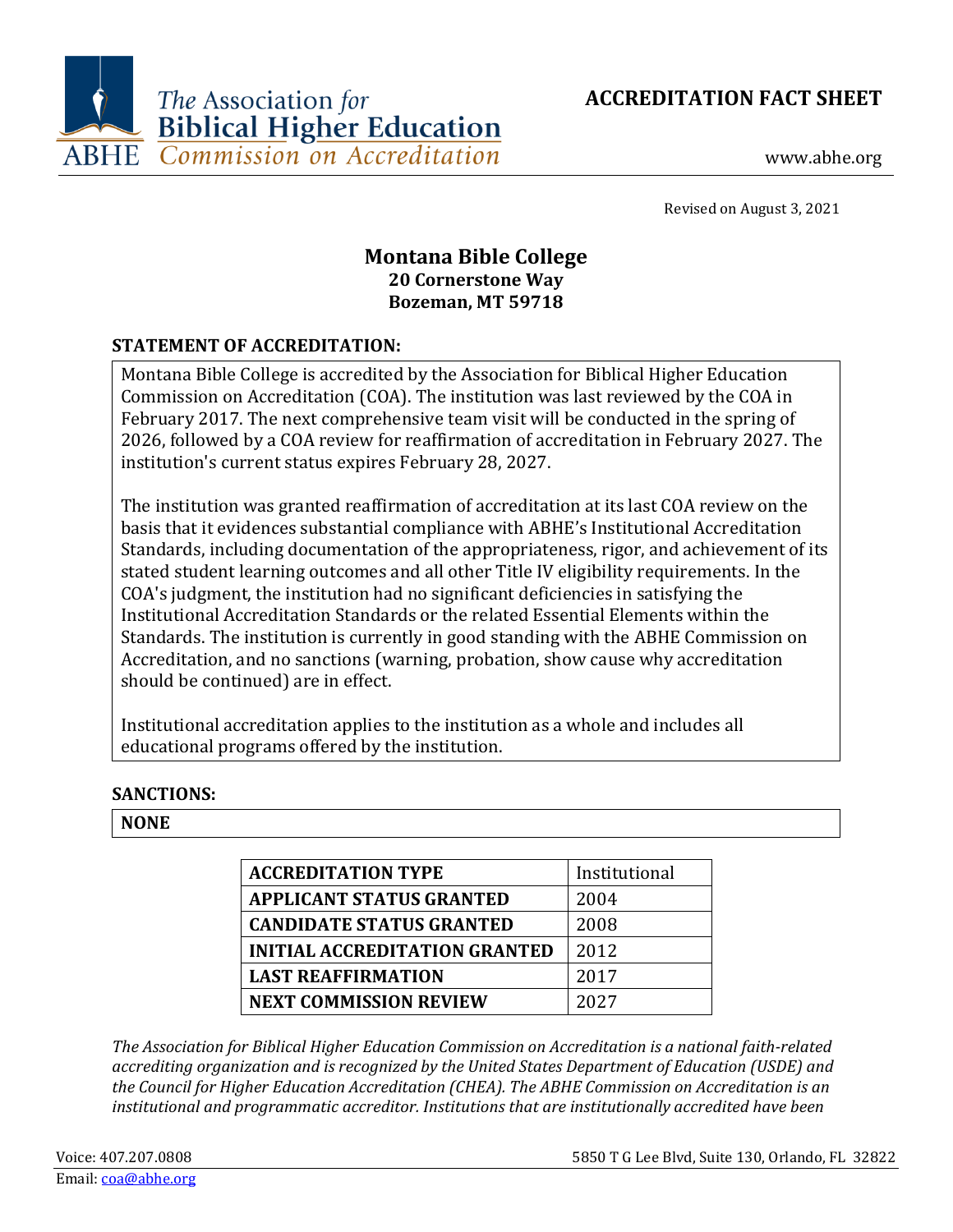*examined as a whole. Institutions that are programmatically accredited have specific programs that have been reviewed in light of ABHE standards. This statement of accreditation information is the Commission's official statement of an institution's accredited status.*

| <b>DATE</b>   | <b>ACTION</b>                                                                                                                                                                                                                                                       |
|---------------|---------------------------------------------------------------------------------------------------------------------------------------------------------------------------------------------------------------------------------------------------------------------|
| November 2020 | Approved the substantive change to initiate an additional location in Bozeman                                                                                                                                                                                       |
| February 2020 | Approved the substantive change to initiate Bachelor of Arts in Workplace<br>Ministry                                                                                                                                                                               |
| February 2020 | Approved the substantive change to initiate Bachelor of Arts degree programs<br>in Accounting, Business Administration, Communication, Criminal Justice,<br>Healthcare Management, Marketing, and Sports Management via partnership<br>with Lancaster Bible College |

#### **ACCREDITATION DECISIONS:**

*Includes the following: applicant status, candidate status, initial accreditation, reaffirmation of accreditation, sanction, substantive change approval - last 5 years. Please see the "Policy on Communication of Accreditation Decisions" in the COA Manual.*

## **APPROVED DELIVERY METHODS:**

| TYPE:                             | <b>APPROVAL:</b>                                       |
|-----------------------------------|--------------------------------------------------------|
| Distance Education (online)       | The institution is authorized to offer up to 49% of an |
|                                   | academic program via distance education (online).      |
| <b>Correspondence Education</b>   | The institution is authorized to offer up to 49% of an |
|                                   | academic program via correspondence education.         |
| <b>Competency-Based Education</b> | The institution is authorized to offer up to 49% of an |
|                                   | academic program via competency-based education by     |
|                                   | the course/credit approach or direct assessment.       |

*Please see the "Policy on Alternative Academic Patterns" in the COA Manual.*

#### **APPROVED OFF-CAMPUS LOCATIONS:**

| <b>TYPE</b>                                                                                                            | <b>ADDRESS</b>                                                                                              |  |
|------------------------------------------------------------------------------------------------------------------------|-------------------------------------------------------------------------------------------------------------|--|
| <b>Additional Location</b>                                                                                             | 1701 S 19th Avenue, Bozeman, MT 59718                                                                       |  |
| A <b>branch campus</b> is an additional location of an institution that is geographically apart and independent of the |                                                                                                             |  |
|                                                                                                                        | main campus of the institution and $(1)$ is permanent in nature; (2) offers courses in educational programs |  |
|                                                                                                                        | leading to a degree, certificate, or other recognized educational credential;(3) has its own faculty and    |  |
| administrative or supervisory organization; and (4) has its own budgetary and hiring authority. An additional          |                                                                                                             |  |
| location is a facility that is geographically apart from the main campus of the institution and at which the           |                                                                                                             |  |
| institution offers at least 50% of a program through classroom courses, hybrid courses, or a combination of both.      |                                                                                                             |  |
|                                                                                                                        | An additional location may qualify as a branch campus and be subject to requirements pertaining to branch   |  |
|                                                                                                                        | campuses. An extension site is an off-campus location where less than 50% of a degree program may be earned |  |
|                                                                                                                        | by classroom courses, hybrid courses, or a combination of both.                                             |  |

#### **APPROVED EDUCATIONAL PROGRAMS:**

|                  | DEGREE/DIPLOMA/CERTIFICATE   PROGRAM (MAJOR/CONCENTRATION) |
|------------------|------------------------------------------------------------|
| ' Certificate    | Biblical Studies                                           |
| Bachelor of Arts | Accounting                                                 |